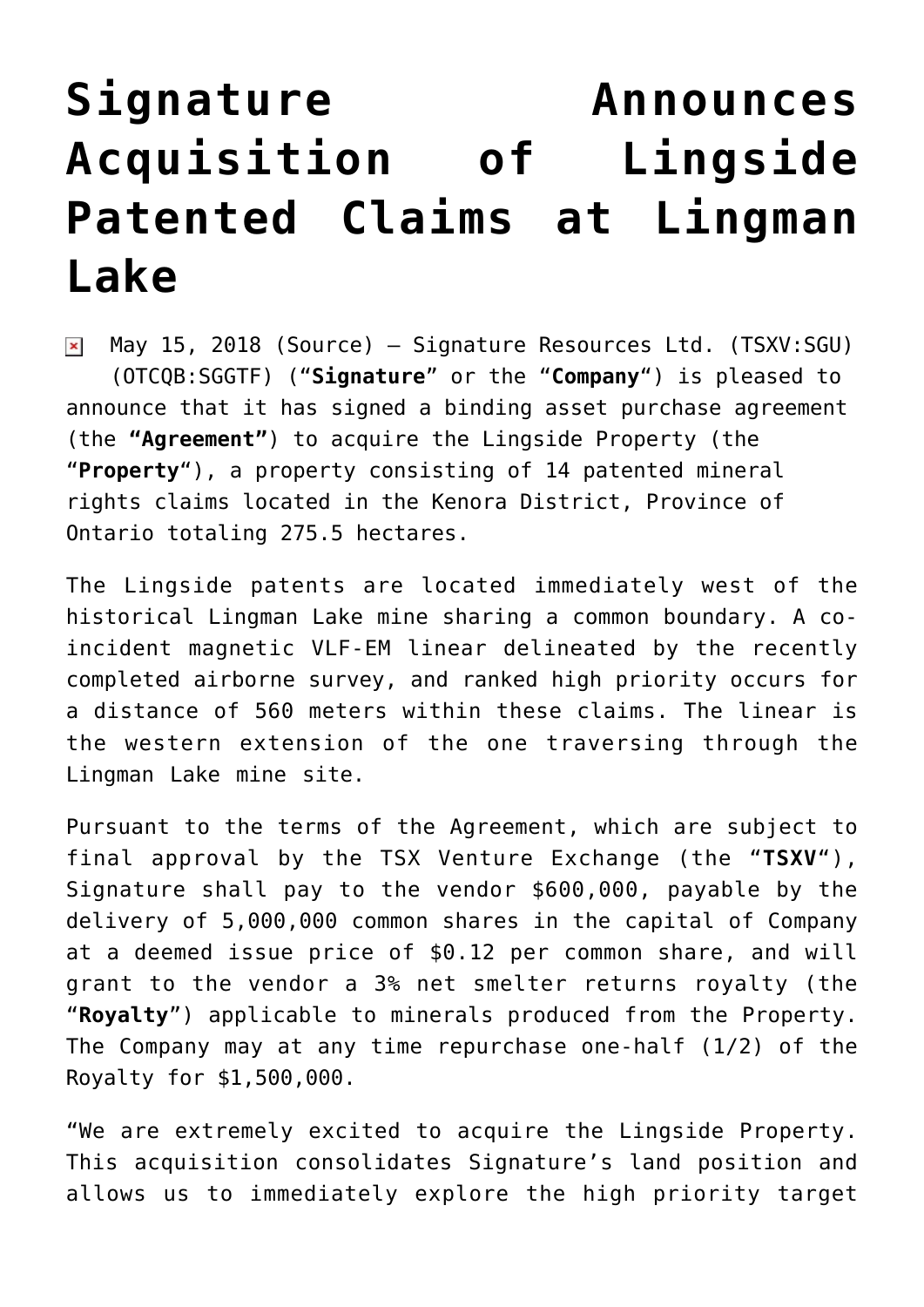located on this property which correlates with western extension of the geophysical trend that traverses across the Lingman Lake mine site", stated Walter Hanych, CEO.



Geophysical trends on the Lingside and Lingman Lake properties

Airborne geophysical results of VLF-EM highs and conductor axes on the Lingside and Lingman Lake properties. Conductor highs are in red and conductor axes linears are black, "A"s are high priority segments. For more information, see the Company's press release dated May 2, 2018, entitled "Gold mineralized zones at Signature's Lingman Lake Property respond to geophysical survey".

## **Qualified Person**

The scientific and technical content of this press release has been prepared, reviewed and approved by Walter Hanych, P.Geo., a Qualified Person as defined in National Instrument 43-101 – Standards of Disclosure for Mineral Projects and the President and CEO of Signature.

## **About Signature**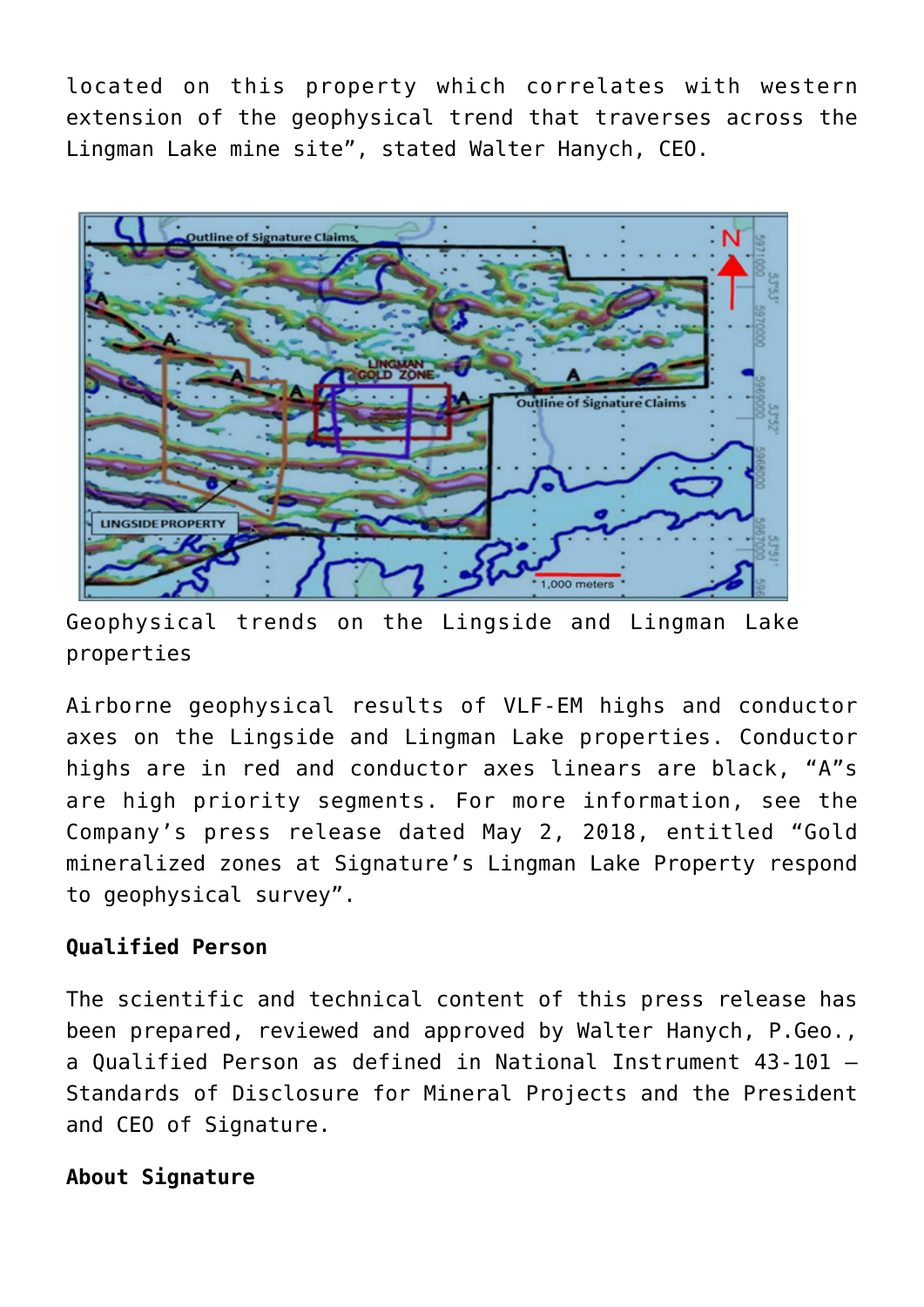The Lingman Lake gold property consists of four free hold patented claims and 762 single cell staked claims, comprising 15,096.3 hectares. The property hosts an historic estimate of 234,684 oz of gold\* (1,063,904 tonnes grading 6.86 g/t with 2.73 gpt cut-off) and includes what has historically been referred to as the Lingman Lake Gold Mine, an underground substructure consisting of a 126.5-meter shaft, and 3-levels at 46-meters, 84-meters and 122-meters depths.

\* This historical resource estimate is based on prior data and reports obtained and prepared by previous operators, and information provided by governmental authorities. A Qualified Person has not done sufficient work to verify the classification of the mineral resource estimates in accordance with current CIM categories. The Company is not treating the historical estimate as a current NI 43-101-compliant mineral resource estimate. Establishing a current mineral resource estimate on the Lingman Lake deposit will require further evaluation, which the Company and its consultants intend to complete in due course. Additional information regarding historical resource estimates is available in the technical report entitled, "Technical Report on the Lingman Lake Property" dated December 20, 2013, prepared by Walter Hanych, P.Geo., and Frank Racicot, P.Geo., available on the Company's SEDAR profile at *[www.sedar.com](https://www.globenewswire.com/Tracker?data=NK6PfWtPCLmNKOQZlNRtrG_I8vFc8iUIoJjw42lyGtPsCCmdop3IaYe3rlZgt7cpmfVTKGpJJLVRy8C5vAERTQ==)*

## **Cautionary Notes**

Neither TSX Venture Exchange nor its Regulation Services Provider (as that term is defined in the policies of the TSX Venture Exchange) accepts responsibility for the adequacy or accuracy of this news release.

*This news release contains forward-looking statements which are not statements of historical fact. Forward-looking statements include estimates and statements that describe the Company's future plans, objectives or goals, including words to the effect that the Company or management expects a stated*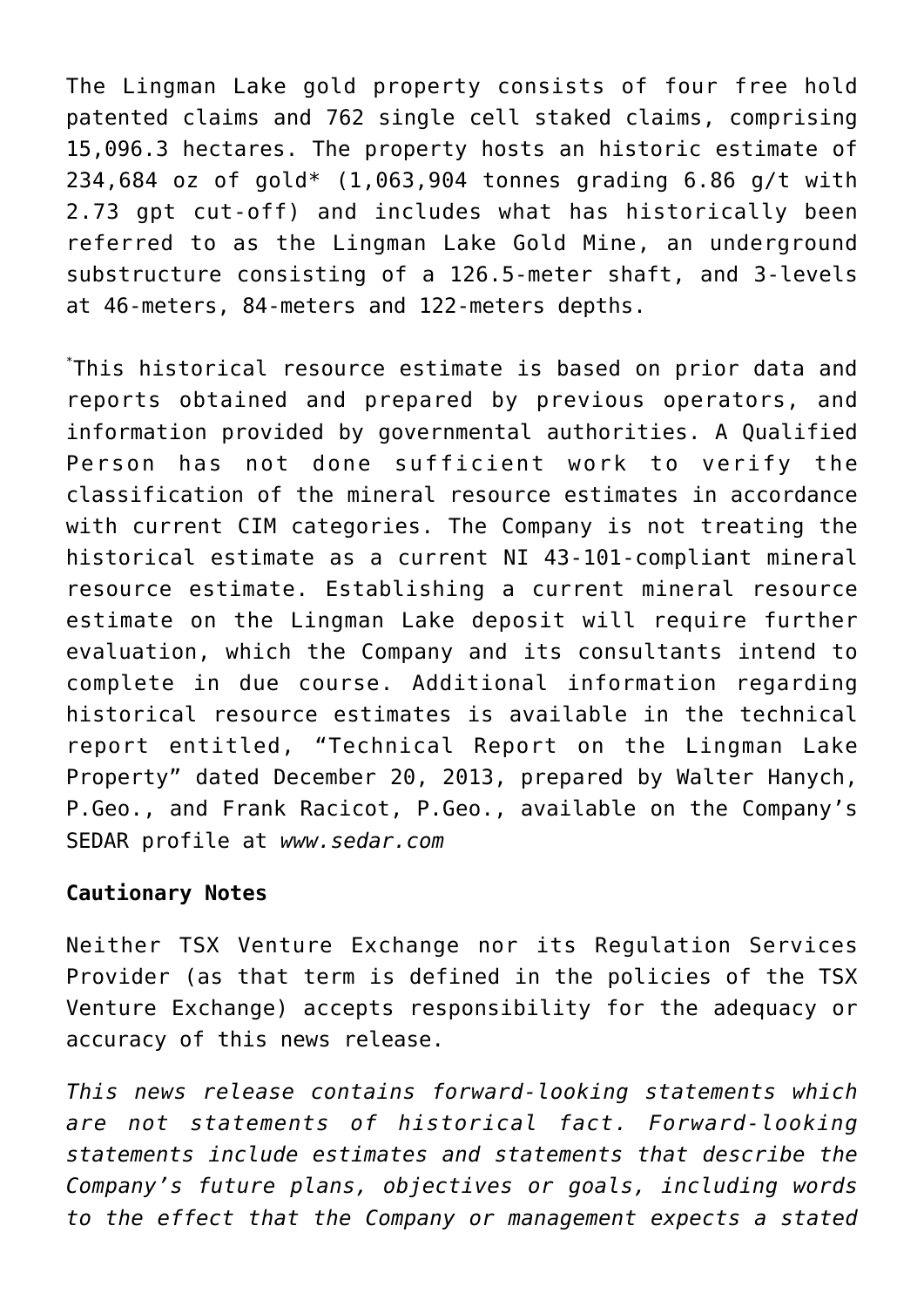*condition or result to occur. Forward-looking statements may be identified by such terms as "believes", "anticipates", "expects", "estimates", "may", "could", "would", "will", or "plan". Since forward-looking statements are based on assumptions and address future events and conditions, by their very nature they involve inherent risks and uncertainties. Although these statements are based on information currently available to the Company, the Company provides no assurance that actual results will meet management's expectations. Risks, uncertainties and other factors involved with forwardlooking information could cause actual events, results, performance, prospects and opportunities to differ materially from those expressed or implied by such forward-looking information. Forward looking information in this news release includes, but is not limited to, acquisition of the Property, the Company's objectives, goals or future plans, statements, exploration results, potential mineralization, the estimation of mineral resources, exploration and mine development plans, timing of the commencement of operations and estimates of market conditions. Factors that could cause actual results to differ materially from such forward-looking information include, but are not limited to failure to receive TSXV approval, failure to identify mineral resources, failure to convert estimated mineral resources to reserves, the inability to complete a feasibility study which recommends a production decision, the preliminary nature of metallurgical test results, delays in obtaining or failures to obtain required governmental, environmental or other project approvals, political risks, inability to fulfill the duty to accommodate First Nations and other indigenous peoples, uncertainties relating to the availability and costs of financing needed in the future, changes in equity markets, inflation, changes in exchange rates, fluctuations in commodity prices, delays in the development of projects, capital and operating costs varying significantly from estimates and the other risks involved in the mineral exploration and development industry, and those risks set out in the Company's public documents*